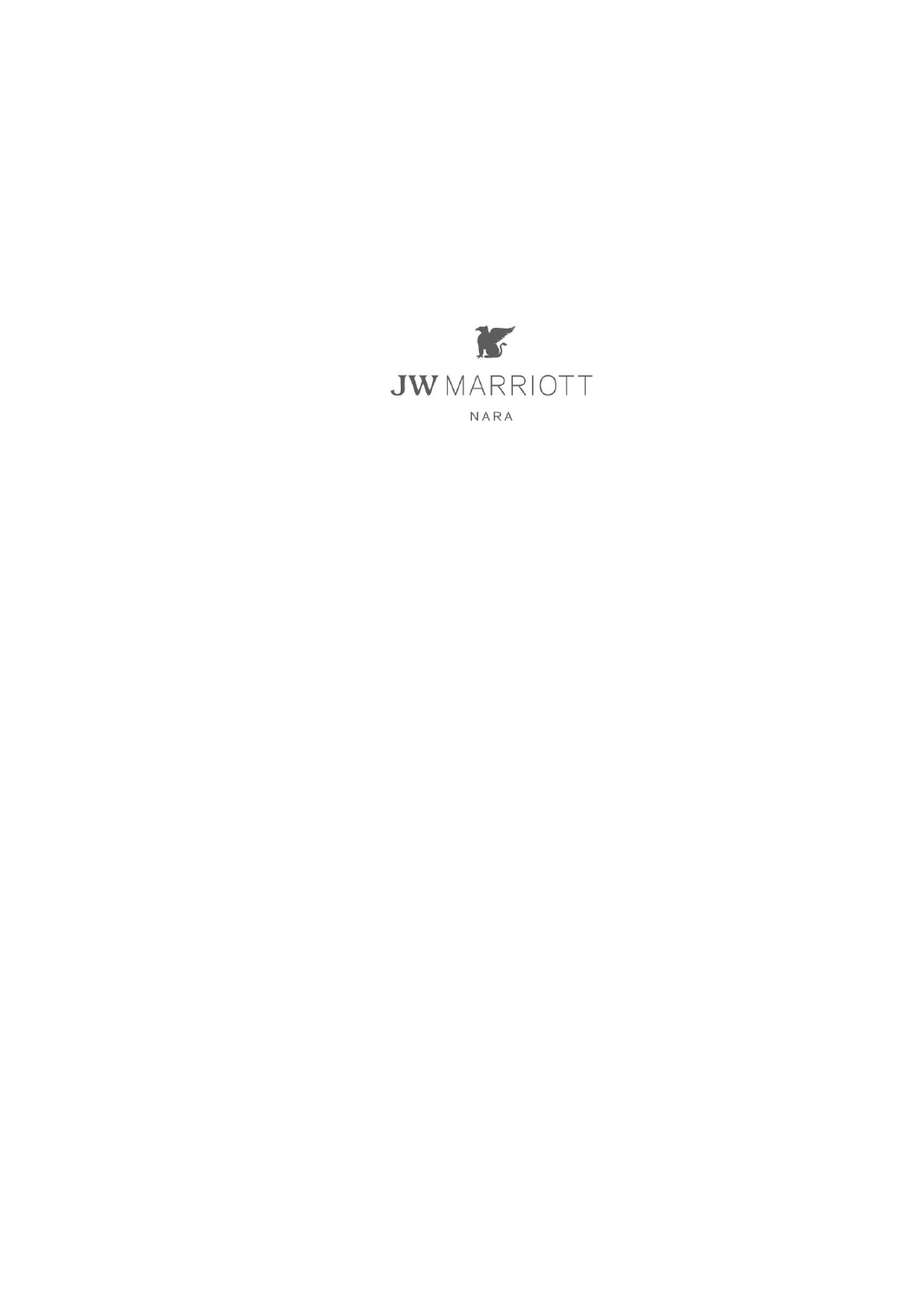Lunch 会席 神楽笛~ Kagurabue ¥5,900

先附 蛸、胡麻蓮芋、オクラ、梅肉、アスパラガス

盛り皿

本日の魚奈良粕焼、穴子木の芽寿司、加賀太胡瓜と合鴨の生姜たれ 葡萄の白和え、芝漬けサンド、さくらんぼ玉子 串打ち(鯵松前巻、蓮根みな酢、クリームチーズの床漬) 稚鮎 蓼ソース 造りサラダの奈良味噌ドレッシング

揚物 海老、野菜の天婦羅

食事 茗荷と牛蒡のご飯 赤出汁、香の物

水菓子

w m e s w = 小麦 / wheat m = 乳 / milk e = 卵 / eggs s = えび / shrimp

表記料金には消費税とサービス料が含まれております。 。日本米を使用しています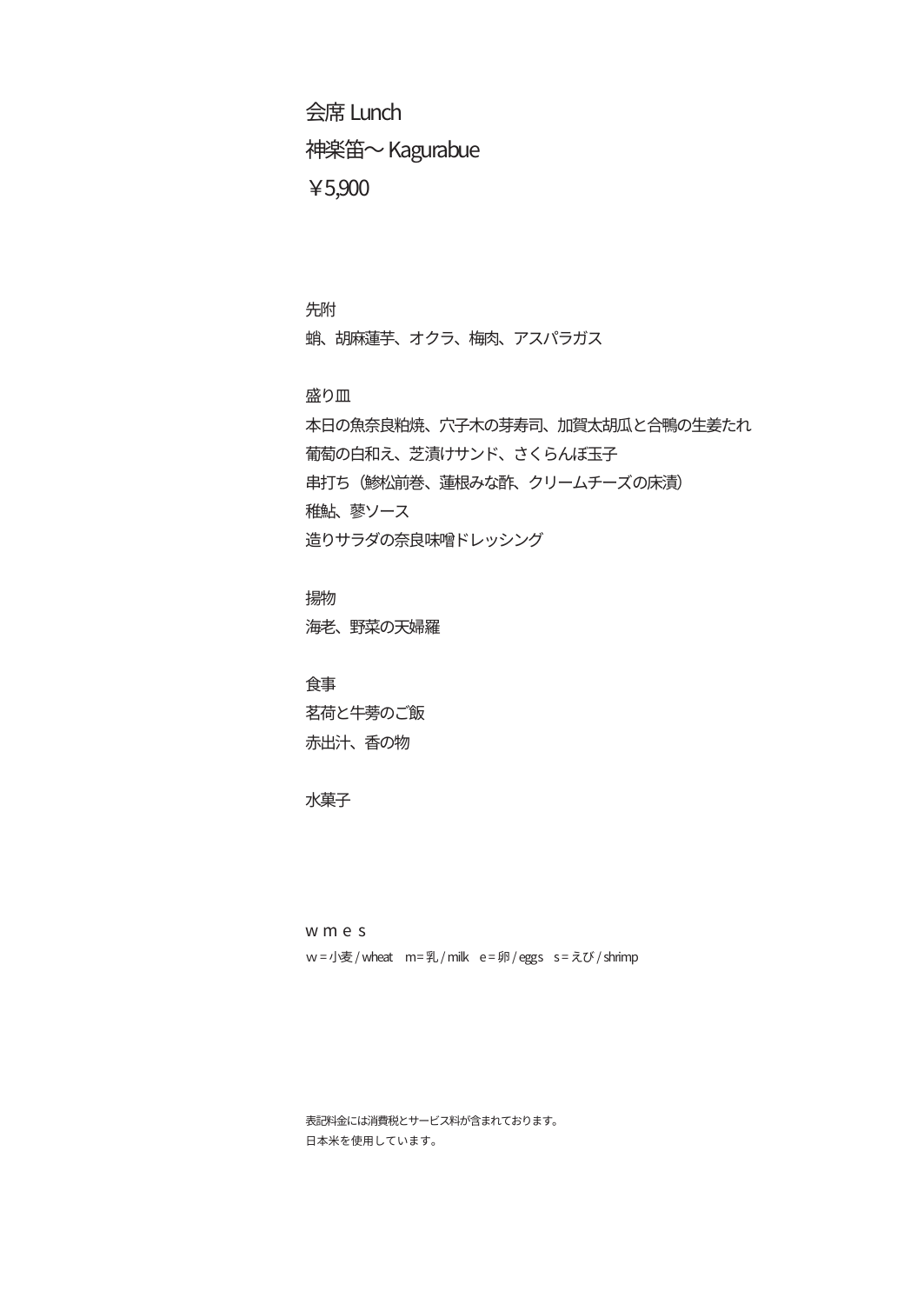Lunch 会席 鼓~ Tsuzumi ¥8,000

先附 蛸、胡麻蓮芋、オクラ、梅肉、アスパラガス

吸物 玉蜀黍摺り流し、枝豆豆腐、順才 姫人参、赤ピーマン、柚子

造り 本日の御造り一種 奈良の醤油と味噌 あしらい一式

温の物 冬瓜と小芋の帆立饅頭、奈良県産の野菜煮浸し スナップエンドウ、二色葱

盛り皿

本日の魚奈良粕焼、穴子木の芽寿司、加賀太胡瓜と合鴨の生姜たれ 葡萄の白和え、芝漬けサンド、さくらんぼ玉子 串打ち(鯵松前巻、蓮根みな酢、クリームチーズの床漬) 稚鮎 蓼ソース

食事 茗荷と牛蒡のご飯 赤出汁、香の物

水菓子

w m e  $w =$ 小麦 / wheat  $m = u / mi$ k e = 卵 / eggs

。表記料金には消費税とサービス料が含まれております 。日本米を使用しています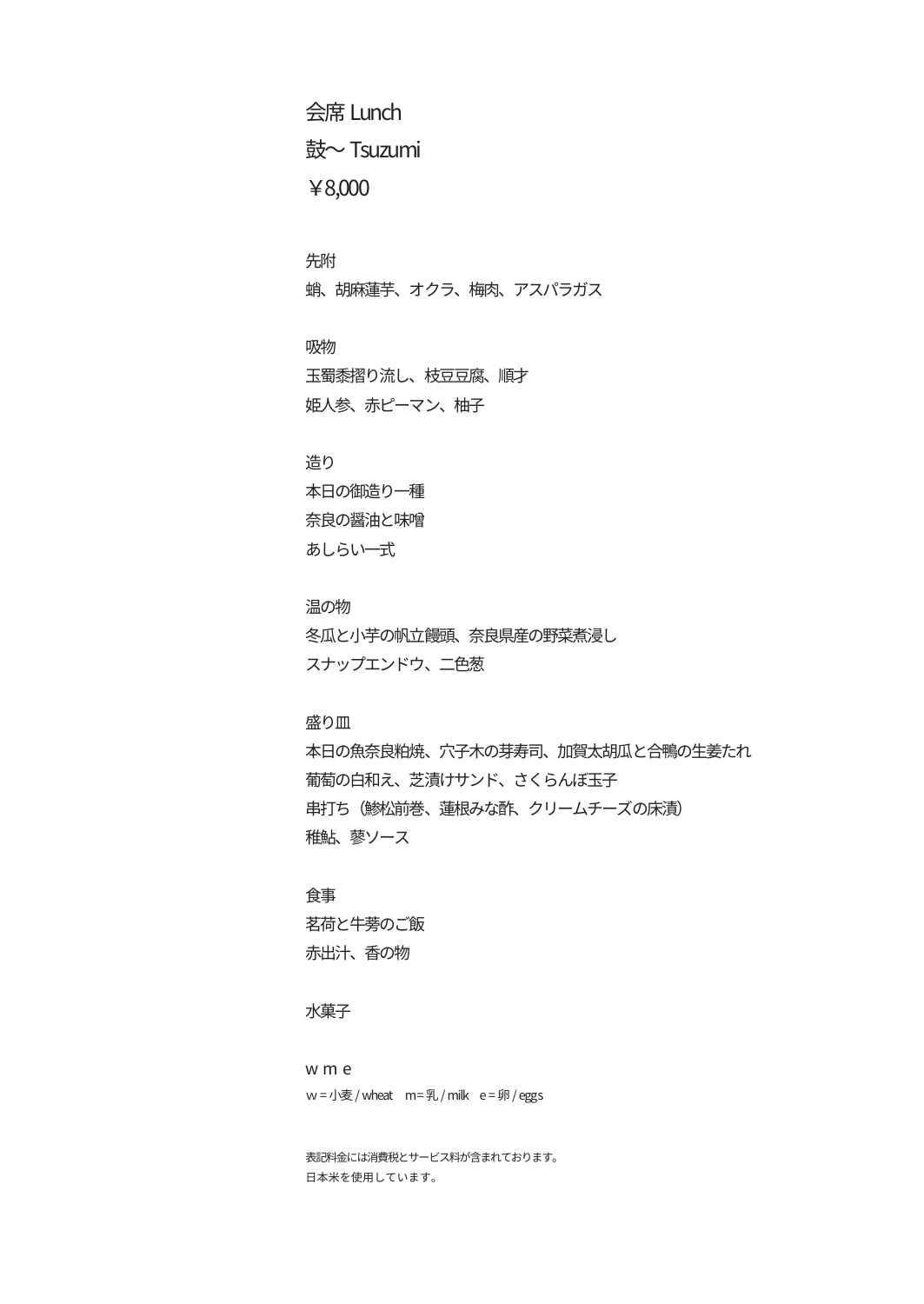Lunch 会席

琵琶~ Biwa

¥12,000

先附 蛸、胡麻蓮芋、オクラ、梅肉、アスパラガス

吸物 玉蜀黍摺り流し、枝豆豆腐、順才 姫人参、赤ピーマン、柚子

造り 本日の御造り二種 奈良の醤油と味噌 あしらい一式

温の物

冬瓜と小芋の帆立饅頭、奈良県産の野菜煮浸し スナップエンドウ、二色葱

盛り皿

本日の魚奈良粕焼、穴子木の芽寿司、加賀太胡瓜と合鴨の生姜たれ 葡萄の白和え、芝漬けサンド、さくらんぼ玉子 串打ち(鯵松前巻、蓮根みな酢、クリームチーズの床漬) 稚鮎 蓼ソース

強肴 牛肉たれ焼、焼野菜、生胡椒

食事 茗荷と牛蒡のご飯 赤出汁、香の物

水菓子

w m e w = 小麦 / wheat m = 乳 / milk e = 卵 / eggs

表記料金には消費税とサービス料が含まれております。 。日本米を使用しています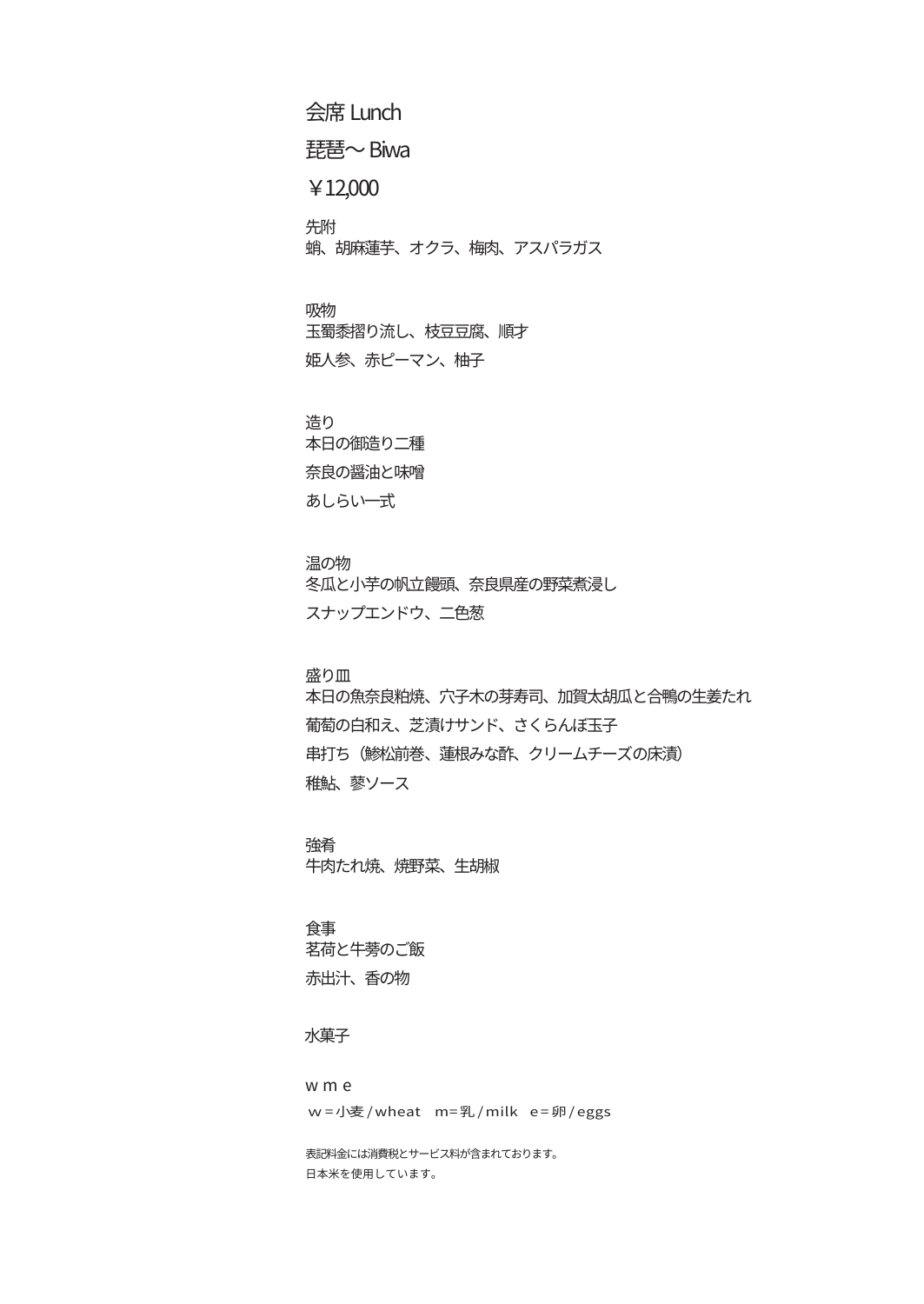Dinner 会席 高麗笛~ Komabue ¥17,000

先附 鱧ちり、胡麻蓮芋、オクラ、梅肉、より野菜

吸物 玉蜀黍摺り流し、甘鯛、枝豆豆腐、順才 冬瓜、姫人参、赤ピーマン、柚子

 造り 本日の御造り二種 奈良の醤油と味噌 あしらい一式

温の物 大和茄子と本日の魚みぞれ煮、奈良県産の野菜煮浸し 小芋、スナップエンドウ、二色葱

盛り皿

本日の魚奈良粕焼、穴子木の芽寿司、加賀太胡瓜と蛸の生姜たれ 葡萄の白和え、合鴨ロース山椒、芝漬けサンド、さくらんぼ玉子 串打ち(鯵松前巻、蓮根みな酢、クリームチーズの床漬) 稚鮎 蓼ソース

食事 鰻と牛蒡のご飯、卵黄天婦羅、三つ葉 赤出汁、香の物

水菓子

w m e s w = 小麦 / wheat m = 乳 / milk e = 卵 / eggs s = えび / shrimp

表記料金には消費税とサービス料が含まれております。 。日本米を使用しています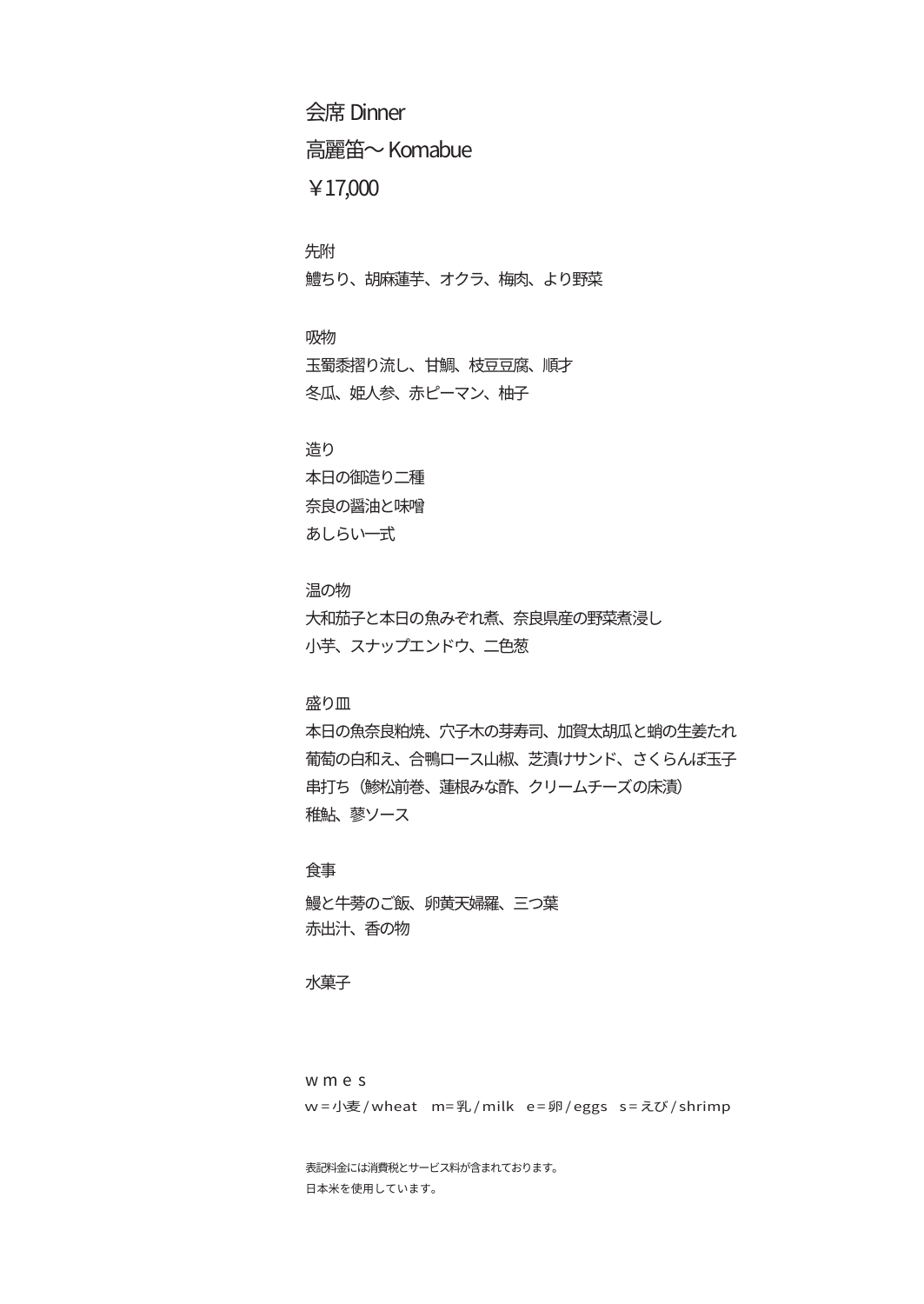Dinner 会席 龍笛~ Ryuteki ¥21,000 先附 鱒ちり、胡麻蓮芋、オクラ、梅肉、より野菜

吸物 玉蜀黍摺り流し、甘鯛、枝豆豆腐、順才 冬瓜、姫人参、赤ピーマン、柚子

 造り 本日の御造り三種 奈良の醤油と味噌 あしらい一式

温の物 大和茄子と本日の魚みぞれ煮、奈良県産の野菜煮浸し 小芋、スナップエンドウ、二色葱

盛り皿

本日の魚奈良粕焼、穴子木の芽寿司、加賀太胡瓜と蛸の生姜たれ 葡萄の白和え、合鴨ロース山椒、芝漬けサンド、さくらんぼ玉子 串打ち(鯵松前巻、蓮根みな酢、クリームチーズの床漬) 稚鮎 蓼ソース

強肴 黒毛和牛たれ焼、焼野菜、生胡椒

食事 鰻と牛蒡のご飯、卵黄天婦羅、三つ葉 赤出汁、香の物

水菓子

w m e s w = 小麦 / wheat m = 乳 / milk e = 卵 / eggs s = えび / shrimp 表記料金は日本円で、表記料金は日本円で税金、サービス料込の価格でございます。

。日本米を使用しています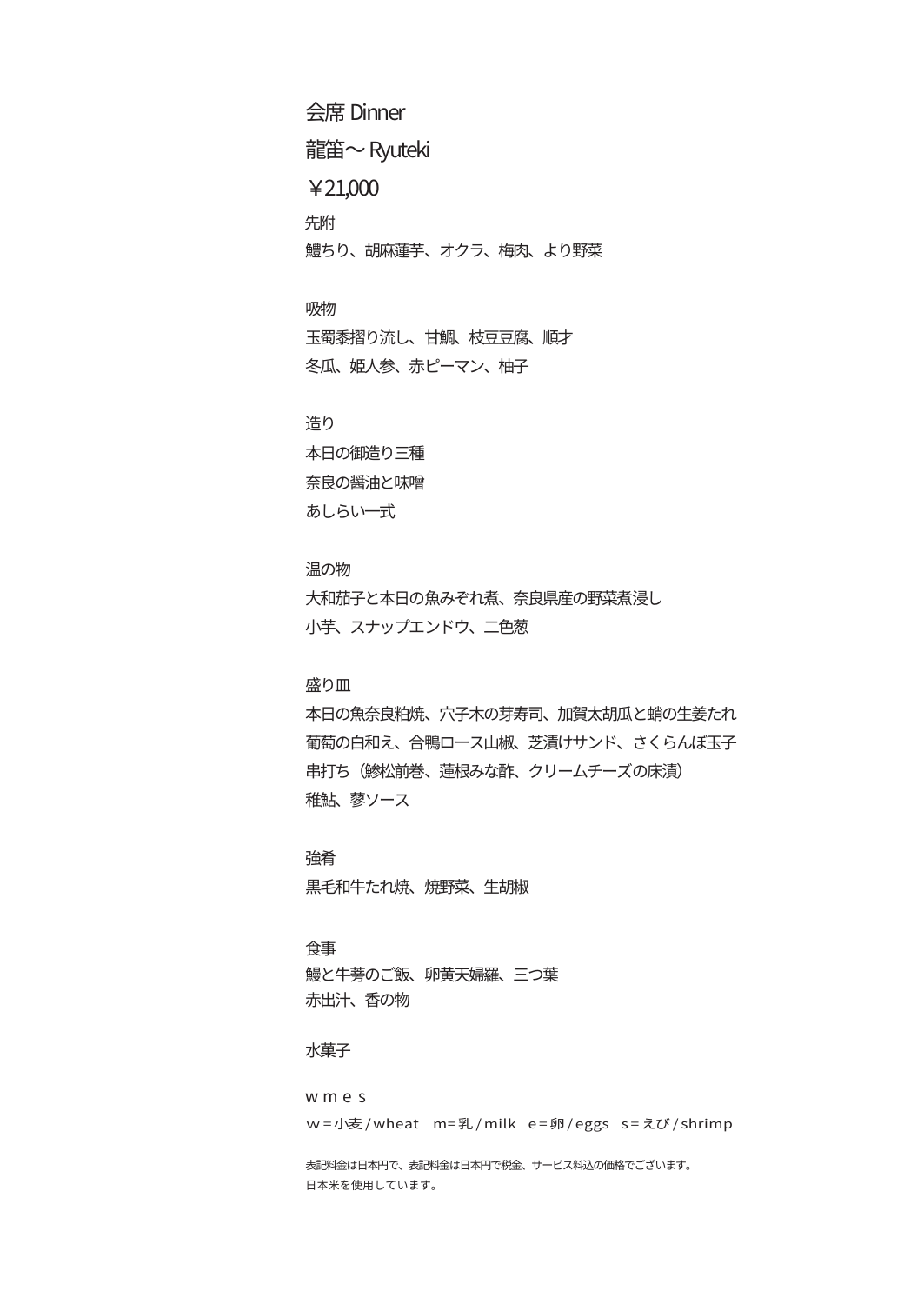Kaiseki Lunch ~Kagurabue~ ¥5,900

Appetizer Octopus, hasuimo with sesami, okra plum, asparagus

Assorted Ha-sun Tsukuri salad Nara miso dressing fish of the day grilled Nara lees conger eel sushi, grape with tofu sauce, Japanese egg cucumber and dag with ginger sauce pickles sandwich, horse mackerel rolled kelp lotus root, cream cheese with miso young sweetfish with miso

Deep Fried Dish Fried shrimp, seasonal vegitables

**Rice** Jaranese ginger and burdock rice akadashi miso soup, pickles

#### Seasonal dessert

w m e s  $w =$  wheat  $m =$  milk  $e =$  egg s = shrimp

Prices include service charge and consumption tax. all dishes use Japanese rice.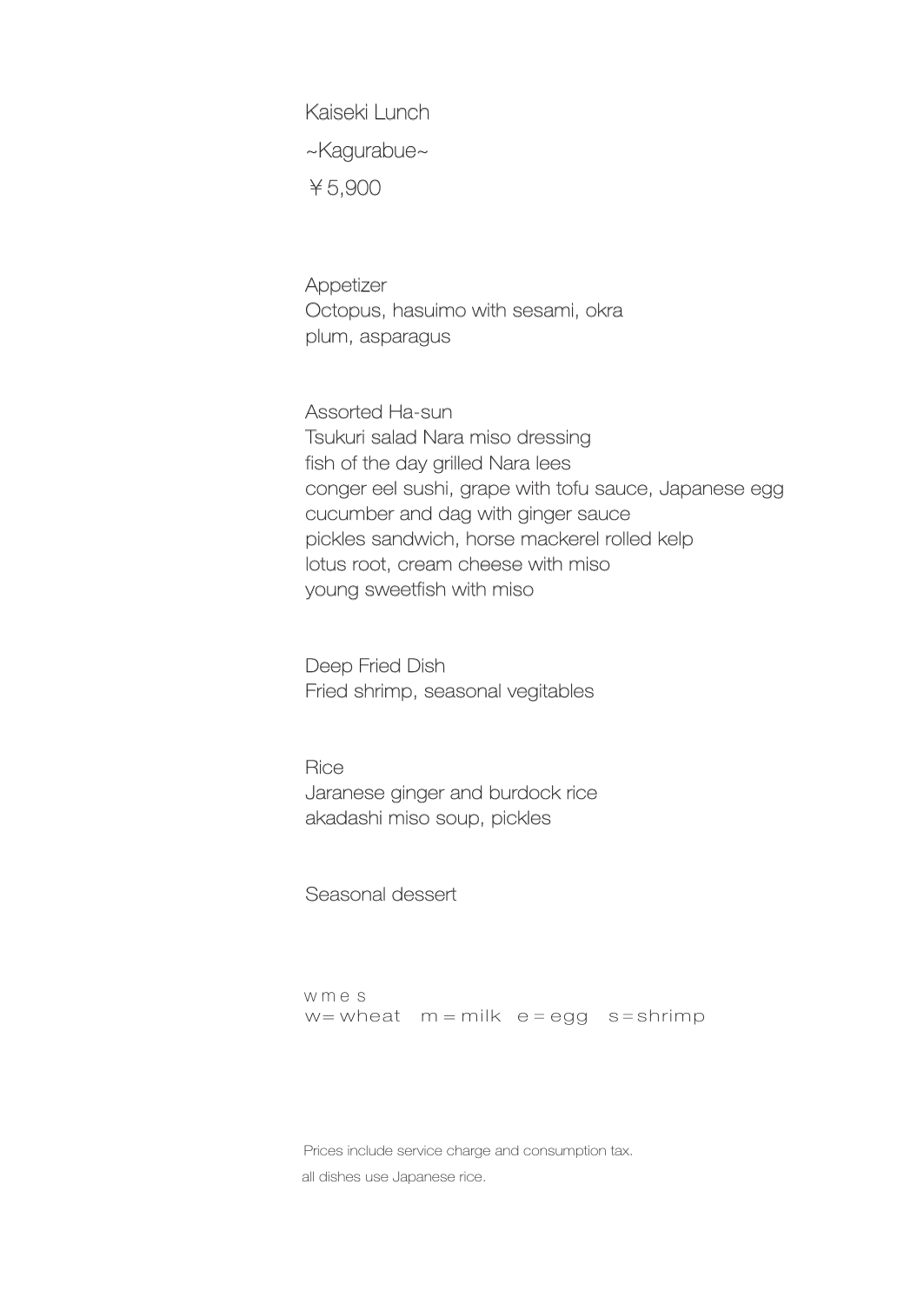Kaiseki Lunch

~Tsuzumi~

¥8,000

**Appetizer** Octopus, hasuimo with sesami, okra, plum, asparagus

**Soup** Corn soup, edamame tofu, jyunsai, carrot red chili pepper, yuzu

Sashimi Fish of the day Nara soy sauce, Nara miso seasonal garnish

**Braised Dish** Dumpling wax gourd, potato, scallop, Nara vegitables

Assorted Ha-sun Fish of the day grilled Nara lees conger eel sushi, grape with tofu sauce, Japanese egg cucumber and dag with ginger sauce pickles sandwich, horse mackerel rolled kelp lotus root, cream cheese with miso young sweetfish with miso, simmered vegitables

**Rice** Jaranese ginger and burdock rice akadashi miso soup, pickles

## Seasonal dessert

w m e  $w =$  wheat  $m =$  milk  $e =$  egg

Prices include service charge and consumption tax.

all dishes use Japanese rice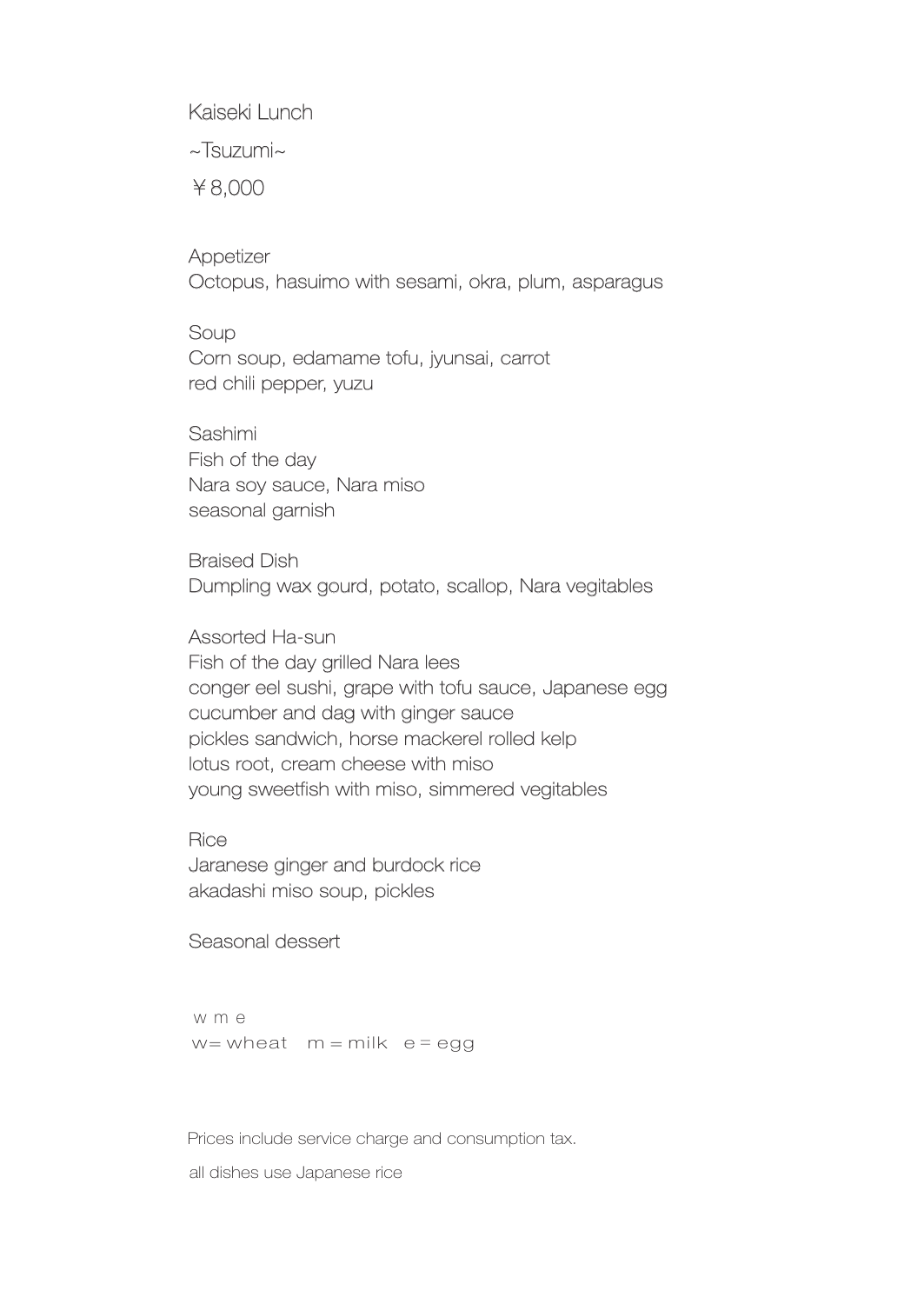Kaiseki Lunch

~Biwa~

¥12,000

**Appetizer** Octopus, hasuimo with sesami, okra, plum, asparagus

**Soup** Corn soup, edamame tofu, jyunsai, carrot red chili pepper, yuzu

Sashimi Fish of the day Nara soy sauce, Nara miso seasonal garnish

**Braised Dish** Dumpling wax gourd, potato, scallop, Nara vegitables

Assorted Ha-sun Fish of the day grilled Nara lees conger eel sushi, grape with tofu sauce, Japanese egg cucumber and dag with ginger sauce pickles sandwich, horse mackerel rolled kelp lotus root, cream cheese with miso young sweetfish with miso, simmered vegitables

Deep Fried Dish Grilled beef, vegitables, pepper

**Rice** Jaranese ginger and burdock rice akadashi miso soup, pickles

# Seasonal dessert

w m e  $w =$  wheat  $m =$  milk  $e =$  egg

Prices include service charge and consumption tax. all dishes use Japanese rice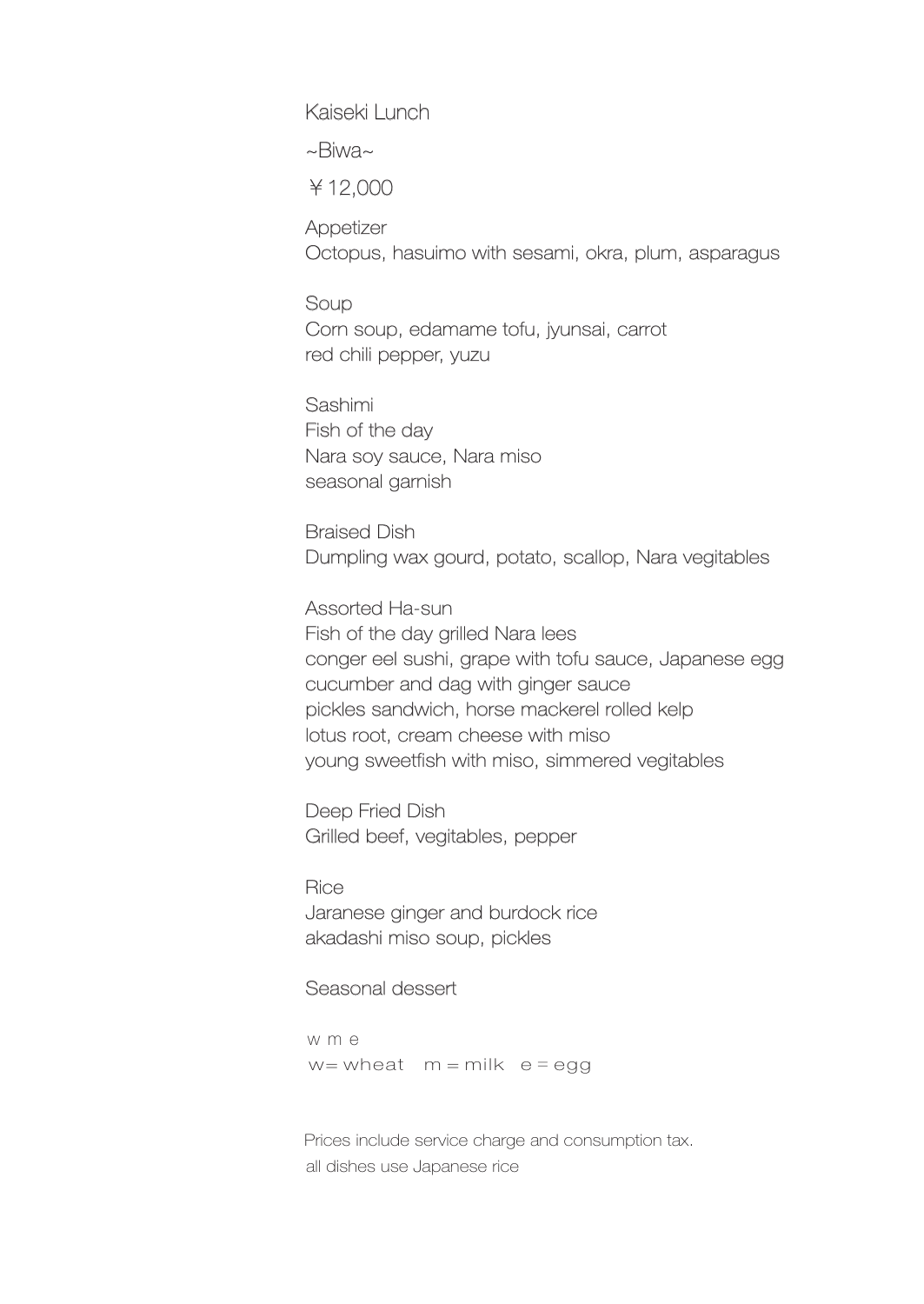Kaiseki Dinner

~Komabue~

¥17,000

Appetizer Pike conger, hasuimo with sesami, okra, plum, vegitables

Soup Corn soup, tile fish, edamame tofu, iyunsai, carrot wax gourd, red chili pepper, yuzu

Sashimi Fish of the day Nara soy sauce, Nara miso seasonal garnish

**Braised Dish** Simmered eggplant from Nara fish of the day Nara vegitables, potato

Assorted Ha-sun Fish of the day grilled Nara lees conger eel sushi, grape with tofu sauce, Japanese egg cucumber and octopus with ginger sauce simmered dag with sansho sauce pickles sandwich, horse mackerel rolled kelp lotus root, cream cheese with miso young sweetfish with miso

### **Rice**

Unagi eel and burdock rice, fried eggyolk, mitsuba leef akadashi miso soup, pickles

### Seasonal dessert

w m e w = wheat  $m = m$  ilk  $e = e$  a g

Prices include service charge and consumption tax. all dishes use Japanese rice.